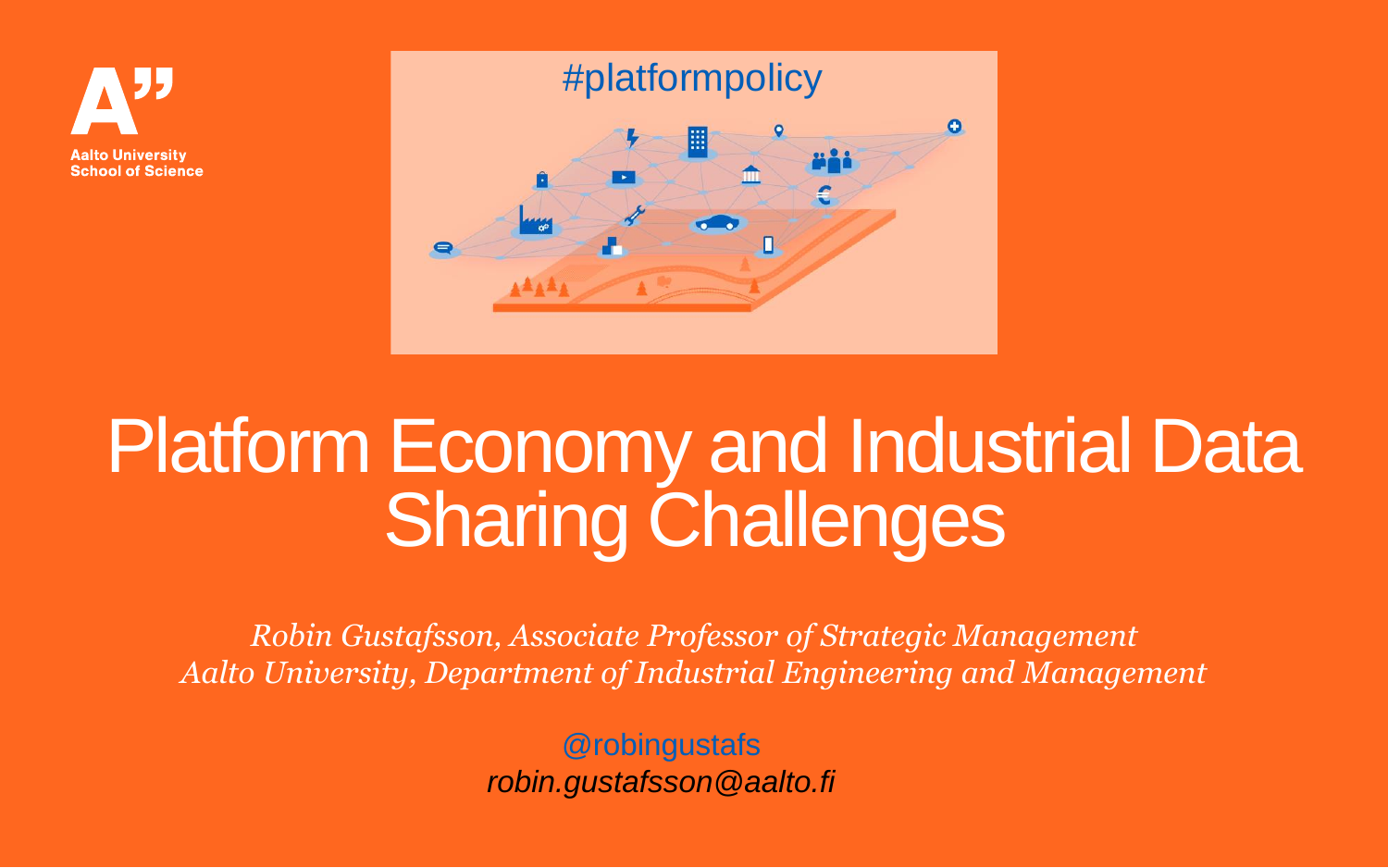## **Platform economy: Economic growth and innovation challenges**





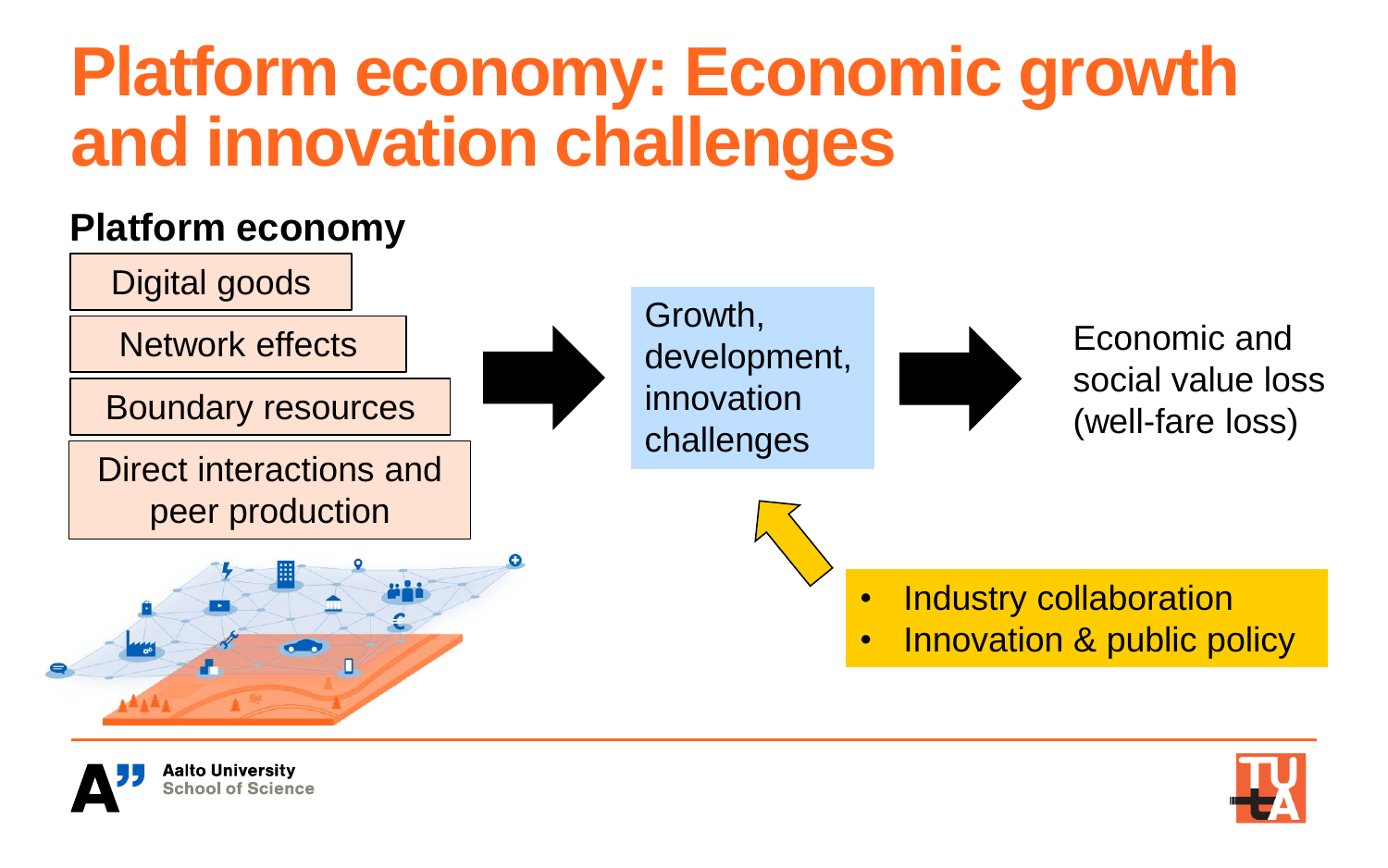# **Challenge 1: Platforms are not arising enough**

- Lack of confidence and trust
- Skills shortage
- Closed ICT systems

#### **Recommendations**

- 1. Lowering the participation threshold in the early stages of platform development
- 2. Promote standardization and regulatory work on the platform and data economy







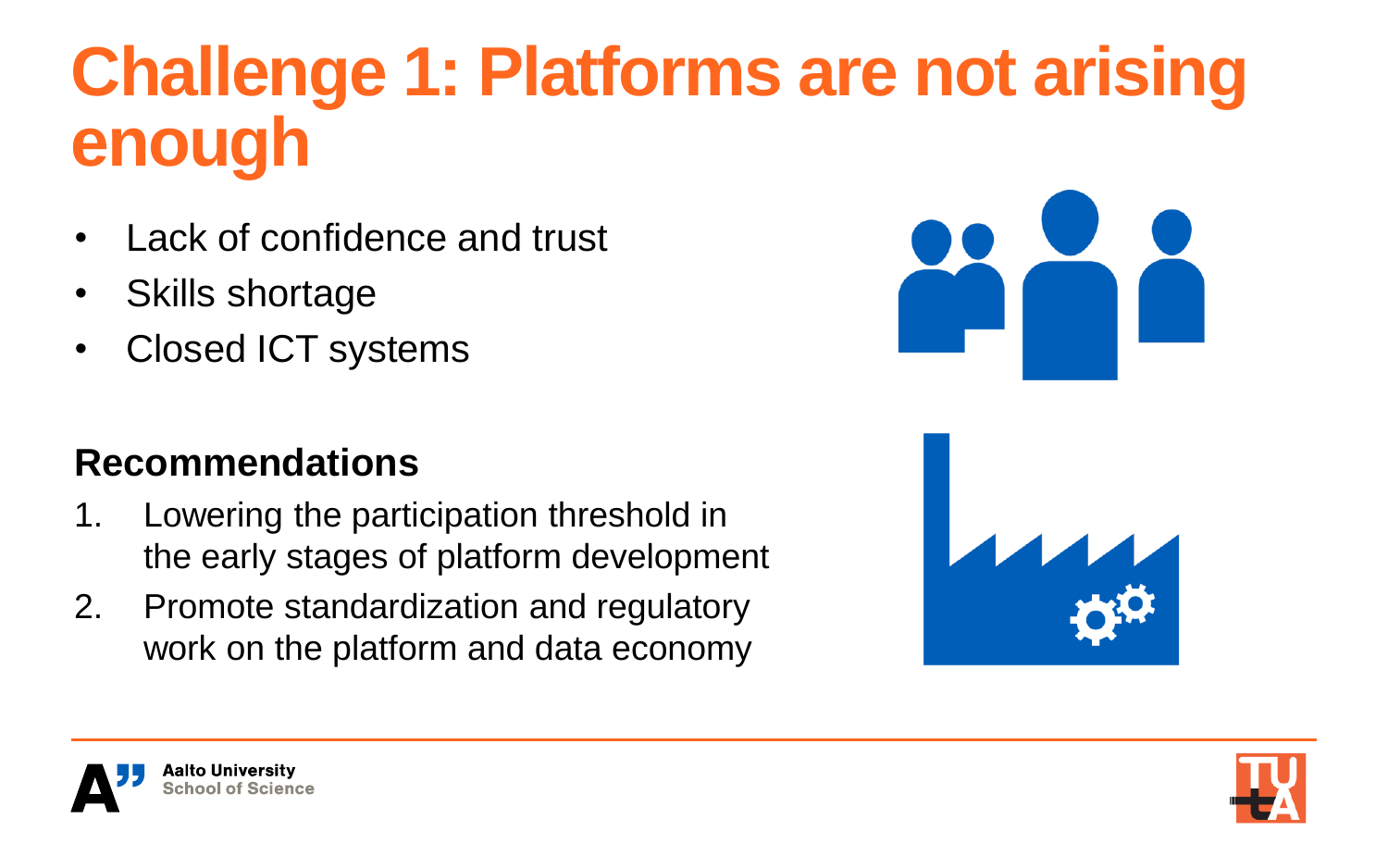### **Challenge 2: Not enough data is being shared**

- Difficulty in determining the value of data
- Restrictive cooperation practices
- Incomplete or restrictive legislation
- Knowledge gap in data-based business



Reduced efficient use of data and sharing for innovation and business renewal



Substantial data reserves accumulate for a few companies

#### **Recommendations**

- 1. Obligations to share data in exchange for public support
- 2. Develop evaluation tools to determine the value of data
- 3. Creation of data sharing operators
- 4. Support enterprise data pooling and new data-driven business models

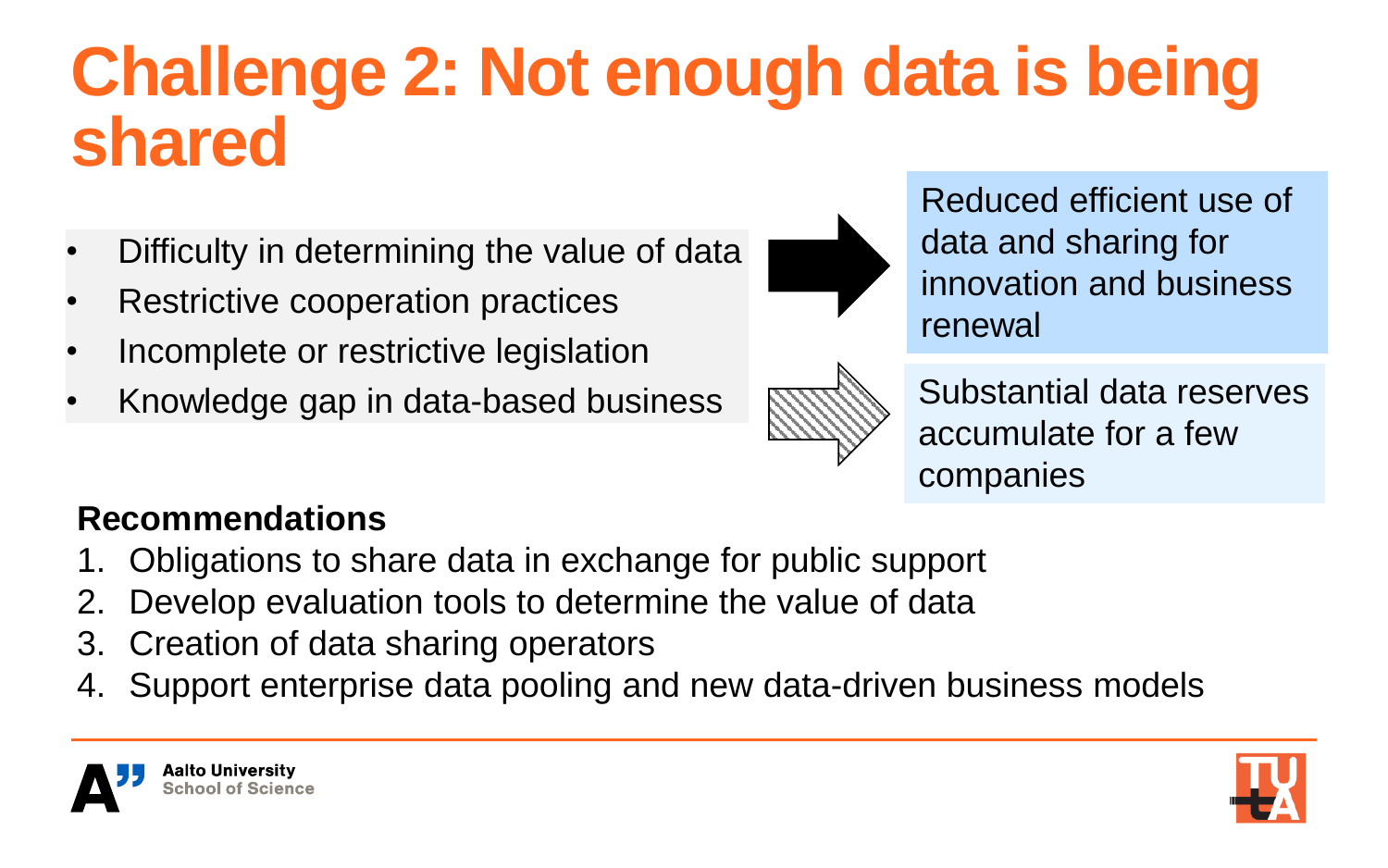# **Challenge 3: There is a shortage of shared digital assets / infrastructure**

- Imperfect price mechanisms
- High up-front investments
- Non-excludability
- Lack of business skills related to digital assets
- Rigid organizational structures

#### **Recommendations**

- 1. Use and co-development of open source as a condition for public funding
- 2. The public sector creates open digital assets
- 3. Digital asset EU regulation and PPP-models



Constrained opening up and sharing of digital assets